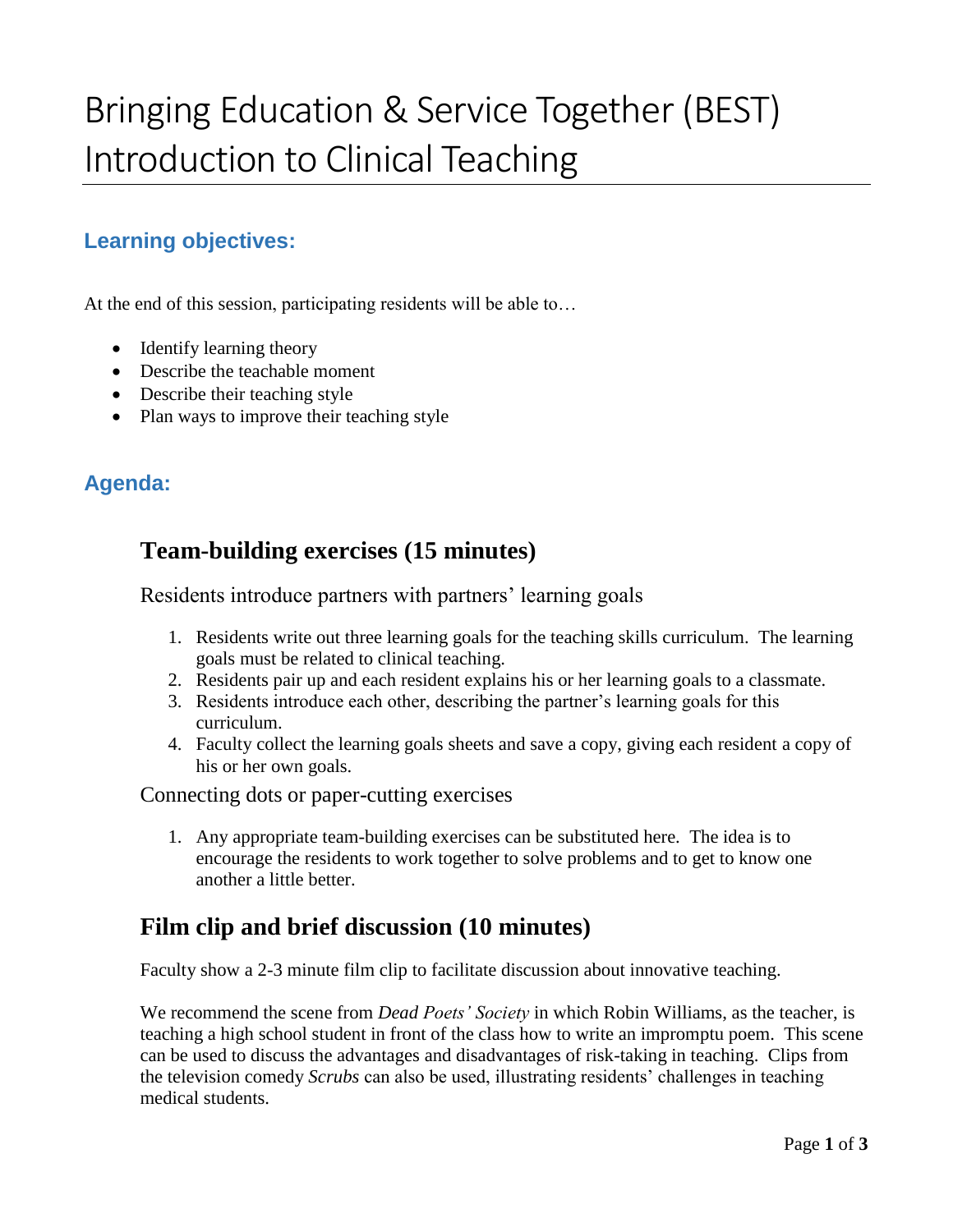## **Brainstorming about teaching (15 minutes)**

Faculty have students brainstorm qualities of great teachers (e.g., "stimulating", "creative", "organized") and teachers needing improvement (e.g., "boring", "too critical").

The class can then discuss these lists to illustrate how they might approach improving their own teaching skills.

# **Review of results on the Clinical Teaching Perception Inventory® (10 minutes)**

Hitchcock et al.'s Clinical Teaching Perception Inventory® (CTPI) is available online at no cost at the [Resident Teaching Skills website.](residentteachingskills.ucr.edu/clinical-teaching-perception-inventory-ctpi) We recommend that residents complete this online inventory prior to the retreat, print out their results and explanations pages, and bring them to class. The results/explanations should stimulate an interesting discussion. Residents can share whatever aspects of their results they feel comfortable revealing.

## **Orientation to the BEST program (10 minutes)**

Course faculty introduce themselves and explain the logistics of the longitudinal curriculum and its materials.

## **Introduction to the "teachable moment" (15 minutes)**

Introduction to the five-step microskills model of clinical teaching

Faculty can demonstrate brief roleplay(s) to illustrate "not so good" and then "good" uses of the clinical teaching microskills in a brief, simple outpatient teaching case. The BEST curriculum contains a set of slides that can then be used to review the microskills concepts.

## **Practice microskills with standardized students, feedback (65 minutes)**

Residents divide into trios (mixed specialties), get instructions

Each resident chooses one case in which to be the teacher (5 minutes)

First resident teaches case with student (10 minutes)

"Student" and resident observer fill out checklist (10 minutes) Detailed feedback using checklist "Student" models how to give feedback

Second resident teaches case with student (10 minutes)